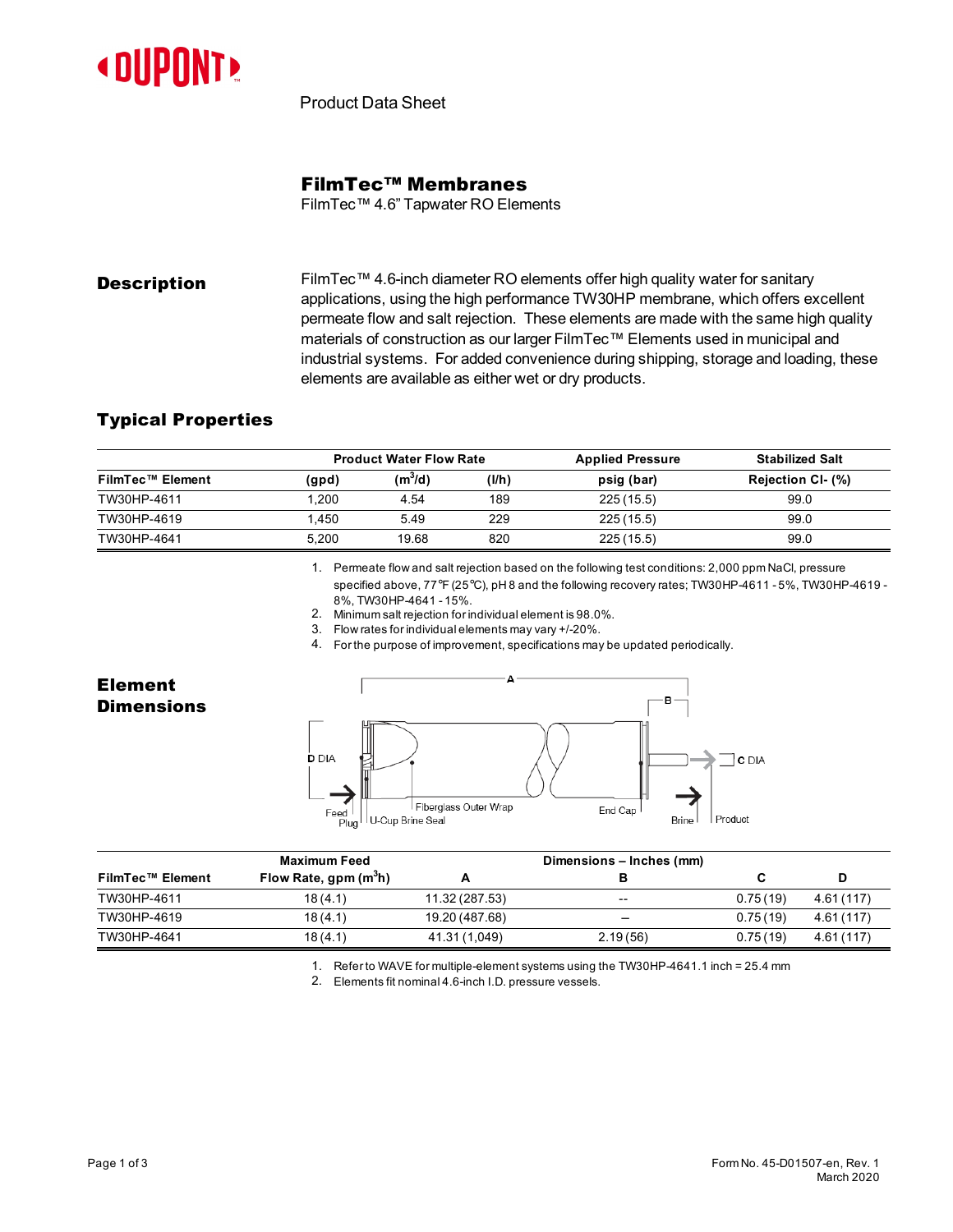| <b>Operating and</b>                                                                              | Membrane Type                                                                                                                                                                                                                                                                                                                                                                                                                        | Polyamide Thin-Film Composite                                                            |  |  |  |  |  |
|---------------------------------------------------------------------------------------------------|--------------------------------------------------------------------------------------------------------------------------------------------------------------------------------------------------------------------------------------------------------------------------------------------------------------------------------------------------------------------------------------------------------------------------------------|------------------------------------------------------------------------------------------|--|--|--|--|--|
| <b>Cleaning Limits</b>                                                                            | Maximum Operating Temperature                                                                                                                                                                                                                                                                                                                                                                                                        | 113°F (45°C)                                                                             |  |  |  |  |  |
|                                                                                                   | Maximum Operating Pressure                                                                                                                                                                                                                                                                                                                                                                                                           | 600 psi (4.1 MPa)                                                                        |  |  |  |  |  |
|                                                                                                   | Maximum Pressure Drop                                                                                                                                                                                                                                                                                                                                                                                                                | 15 psi (1.0 bar)                                                                         |  |  |  |  |  |
|                                                                                                   | pH Range                                                                                                                                                                                                                                                                                                                                                                                                                             |                                                                                          |  |  |  |  |  |
|                                                                                                   | Continuous Operation <sup>a</sup>                                                                                                                                                                                                                                                                                                                                                                                                    | 2 - 11                                                                                   |  |  |  |  |  |
|                                                                                                   | Short-Term Cleaning <sup>b</sup>                                                                                                                                                                                                                                                                                                                                                                                                     | $1 - 13$                                                                                 |  |  |  |  |  |
|                                                                                                   | Maximum Feed Silt Density Index                                                                                                                                                                                                                                                                                                                                                                                                      | 5                                                                                        |  |  |  |  |  |
|                                                                                                   | Free Chlorine Tolerance <sup>c</sup>                                                                                                                                                                                                                                                                                                                                                                                                 | $< 0.1$ ppm                                                                              |  |  |  |  |  |
|                                                                                                   |                                                                                                                                                                                                                                                                                                                                                                                                                                      |                                                                                          |  |  |  |  |  |
|                                                                                                   | a. Maximum temperature for continuous operation above pH 10 is 95°F (35°C)<br>b. Refer to Cleaning Guidelines (Form No. 45-D01696-en).                                                                                                                                                                                                                                                                                               |                                                                                          |  |  |  |  |  |
|                                                                                                   | c. Under certain conditions, the presence of free chlorine and other oxidizing agents will cause premature<br>membrane failure. Since oxidation damage is not covered under warranty, DW&PS recommends<br>removing residual free chlorine by pretreatment prior to membrane exposure. Please refer to FilmTec™<br>Design Guidelines for multiple-element systems of 8-inch elements (Form No. 45-D01695-en) for more<br>information. |                                                                                          |  |  |  |  |  |
|                                                                                                   |                                                                                                                                                                                                                                                                                                                                                                                                                                      |                                                                                          |  |  |  |  |  |
| Important                                                                                         | Keep elements moist at all times after initial wetting.<br>1.<br>2. If operating specifications given in this Product Information bulletin are not strictly                                                                                                                                                                                                                                                                          |                                                                                          |  |  |  |  |  |
| <b>Operating</b><br>followed, the FilmTec™ Reverse Osmosis and Nanofiltration Three-Year Prorated |                                                                                                                                                                                                                                                                                                                                                                                                                                      |                                                                                          |  |  |  |  |  |
| <b>Information</b>                                                                                |                                                                                                                                                                                                                                                                                                                                                                                                                                      |                                                                                          |  |  |  |  |  |
|                                                                                                   | Limited Warranty (Form No. 45-D00903-en) will be null and void.<br>3.                                                                                                                                                                                                                                                                                                                                                                |                                                                                          |  |  |  |  |  |
|                                                                                                   | To prevent biological growth during storage, shipping or system shutdowns it is<br>recommended that FilmTec™ Elements be immersed in a protective solution. The                                                                                                                                                                                                                                                                      |                                                                                          |  |  |  |  |  |
|                                                                                                   | standard storage solution contains 1.0 percent (by weight) sodium metabisulfite (food<br>grade).                                                                                                                                                                                                                                                                                                                                     |                                                                                          |  |  |  |  |  |
|                                                                                                   | 4. The customer if fully responsible for the effects of incompatible chemicals on                                                                                                                                                                                                                                                                                                                                                    |                                                                                          |  |  |  |  |  |
|                                                                                                   | elements. Their use will void the FilmTec™ Reverse Osmosis and Nanofiltration                                                                                                                                                                                                                                                                                                                                                        |                                                                                          |  |  |  |  |  |
|                                                                                                   |                                                                                                                                                                                                                                                                                                                                                                                                                                      |                                                                                          |  |  |  |  |  |
|                                                                                                   | Three-Year Prorated Limited Warranty (Form No. 45-D00903-en).                                                                                                                                                                                                                                                                                                                                                                        |                                                                                          |  |  |  |  |  |
| <b>Product</b>                                                                                    |                                                                                                                                                                                                                                                                                                                                                                                                                                      | DuPont has a fundamental concern for all who make, distribute, and use its products, and |  |  |  |  |  |
| <b>Stewardship</b>                                                                                | for the environment in which we live. This concern is the basis for our product stewardship                                                                                                                                                                                                                                                                                                                                          |                                                                                          |  |  |  |  |  |
|                                                                                                   | philosophy by which we assess the safety, health, and environmental information on our                                                                                                                                                                                                                                                                                                                                               |                                                                                          |  |  |  |  |  |
|                                                                                                   | products and then take appropriate steps to protect employee and public health and our                                                                                                                                                                                                                                                                                                                                               |                                                                                          |  |  |  |  |  |
|                                                                                                   | environment. The success of our product stewardship program rests with each and every                                                                                                                                                                                                                                                                                                                                                |                                                                                          |  |  |  |  |  |
|                                                                                                   | individual involved with DuPont products-from the initial concept and research, to                                                                                                                                                                                                                                                                                                                                                   |                                                                                          |  |  |  |  |  |
|                                                                                                   | manufacture, use, sale, disposal, and recycle of each product.                                                                                                                                                                                                                                                                                                                                                                       |                                                                                          |  |  |  |  |  |
|                                                                                                   |                                                                                                                                                                                                                                                                                                                                                                                                                                      |                                                                                          |  |  |  |  |  |
| <b>Customer Notice</b>                                                                            | DuPont strongly encourages its customers to review both their manufacturing processes<br>and their applications of DuPont products from the standpoint of human health and                                                                                                                                                                                                                                                           |                                                                                          |  |  |  |  |  |
|                                                                                                   | environmental quality to ensure that DuPont products are not used in ways for which they                                                                                                                                                                                                                                                                                                                                             |                                                                                          |  |  |  |  |  |
|                                                                                                   | are not intended or tested. DuPont personnel are available to answer your questions and to                                                                                                                                                                                                                                                                                                                                           |                                                                                          |  |  |  |  |  |
|                                                                                                   | provide reasonable technical support. DuPont product literature, including safety data                                                                                                                                                                                                                                                                                                                                               |                                                                                          |  |  |  |  |  |
|                                                                                                   | sheets, should be consulted prior to use of DuPont products. Current safety data sheets are<br>available from DuPont.                                                                                                                                                                                                                                                                                                                |                                                                                          |  |  |  |  |  |
|                                                                                                   | Please be aware of the following:                                                                                                                                                                                                                                                                                                                                                                                                    |                                                                                          |  |  |  |  |  |
|                                                                                                   | • The use of this product in and of itself does not necessarily guarantee the removal<br>of cysts and pathogens from water. Effective cyst and pathogen reduction is<br>dependent on the complete system design and on the operation and maintenance                                                                                                                                                                                 |                                                                                          |  |  |  |  |  |
|                                                                                                   | of the system.                                                                                                                                                                                                                                                                                                                                                                                                                       |                                                                                          |  |  |  |  |  |
|                                                                                                   |                                                                                                                                                                                                                                                                                                                                                                                                                                      |                                                                                          |  |  |  |  |  |

• Permeate obtained from the first hour of operation should be discarded.